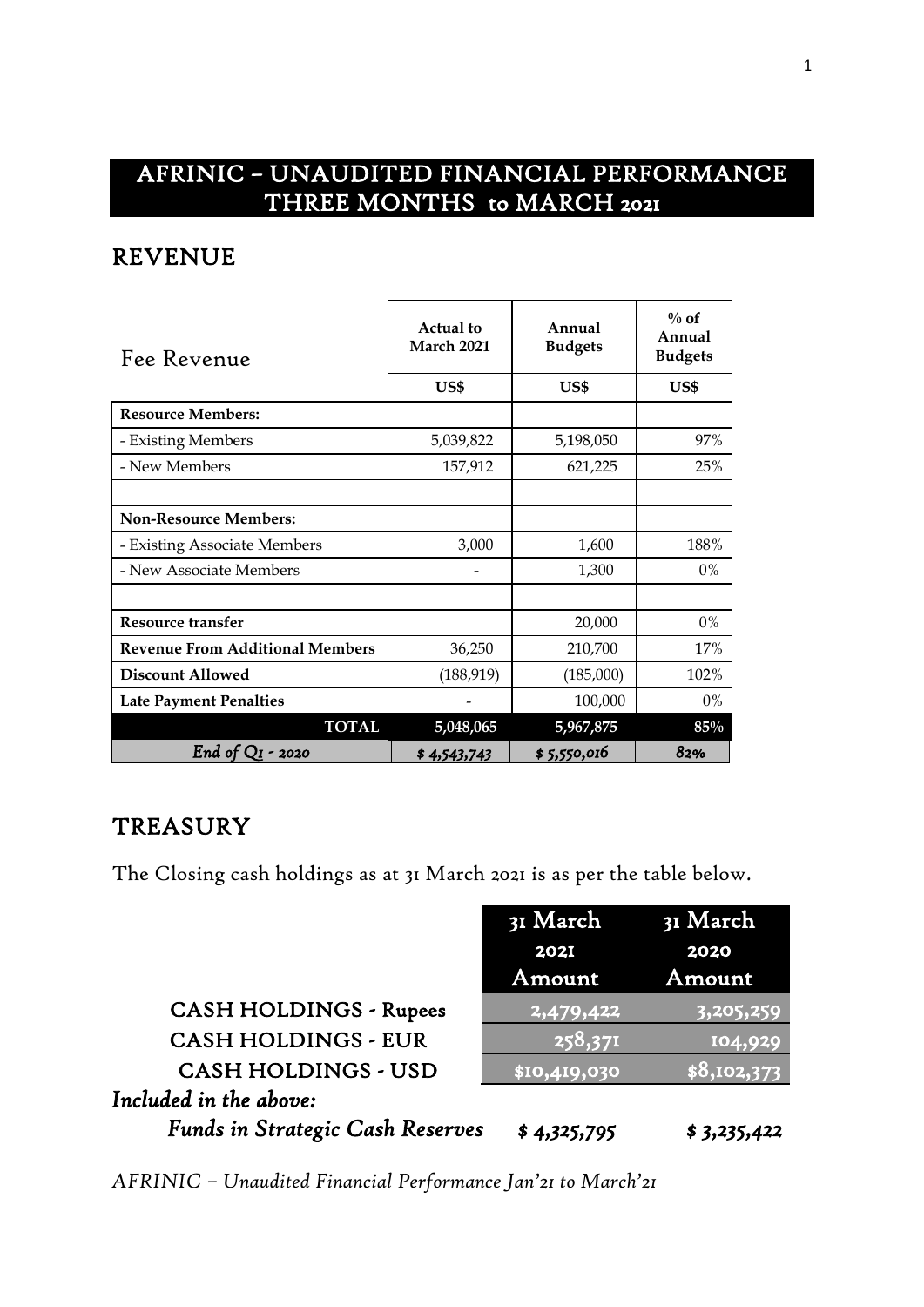| Administrative expenses            | <b>Actual</b> to<br><b>Mar'21</b> | <b>Balance</b><br>Remaining<br>in Budget | Annual<br>budget | <b>Actual vs</b><br>budget % |
|------------------------------------|-----------------------------------|------------------------------------------|------------------|------------------------------|
| HR                                 | 509,563                           | 2,258,602                                | 2,768,165        | 18%                          |
| Telephone & Comm.                  | 9,434                             | 99,616                                   | 109,050          | $9\%$                        |
| Computer expenses                  | 14,822                            | 234,637                                  | 249,459          | $6\%$                        |
| Office expenses                    | 53,331                            | 256,704                                  | 310,035          | 17%                          |
| Motor vehicle expenses             |                                   | 6,400                                    | 6,400            | $0\%$                        |
| Insurance                          | 41,105                            | 8,895                                    | 50,000           | 82%                          |
| Printing, postage & stat           | 3,194                             | 58,468                                   | 61,662           | $5\%$                        |
| <b>Bank</b> charges                | 29,914                            | 40,086                                   | 70,000           | 43%                          |
| Professional fees                  | 317                               | 16,083                                   | 16,400           | $2\%$                        |
| Depreciation                       | 46,000                            | 138,000                                  | 184,000          | 25%                          |
| Legal & Consulting fees            | 16,410                            | 132,220                                  | 148,630          | $11\%$                       |
| <b>Total Admin. Expenses</b>       | 724,090                           | 3,249,711                                | 3,973,801        | 18%                          |
|                                    | <b>Actual</b> to                  | <b>Balance</b><br>Remaining              | Annual           | <b>Actual vs</b>             |
| <b>Distribution expenses</b>       | <b>Mar'21</b>                     | in Budget                                | budget           | budget %                     |
| Marketing & Comms. Exps            | 1,771                             | 48,229                                   | 50,000           | $4\%$                        |
| <b>Bad debts</b>                   |                                   | 100,000                                  | 100,000          | $0\%$                        |
| <b>Meeting Expenses</b>            | 2,128                             | 227,872                                  | 230,000          | $1\%$                        |
| Members Training                   |                                   | 98,820                                   | 98,820           | $0\%$                        |
| <b>Travel Expenses</b>             |                                   | 290,000                                  | 290,000          | $0\%$                        |
| Research & Development             |                                   | 70,000                                   | 70,000           | $0\%$                        |
| Outreach activities                |                                   | 146,900                                  | 146,900          | $0\%$                        |
| Community engagement               |                                   | 82,000                                   | 82,000           | $0\%$                        |
| Community support                  | 2,500                             | 147,500                                  | 150,000          | $2\%$                        |
| NRO Shared Costs                   |                                   | 46,000                                   | 46,000           | $0\%$                        |
| Contributions to ICANN             |                                   | 63,000                                   | 63,000           | $0\%$                        |
| Remote Sites Ops Expenses          | 19,578                            | 40,422                                   | 60,000           | 33%                          |
| <b>Total Distribution expenses</b> | 25,977                            | 1,360,743                                | 1,386,720        | $2\%$                        |
| Contingency                        |                                   | 105,000                                  | 105,000          | $0\%$                        |

# Operating Costs – Performance against Annual Budgets

- *1. Bank Charges are mainly from members fees received.*
- *2. Bad debts shall be calculated on accruals at end of the year.*

*AFRINIC – Unaudited Financial Performance Jan'21 to March'21*